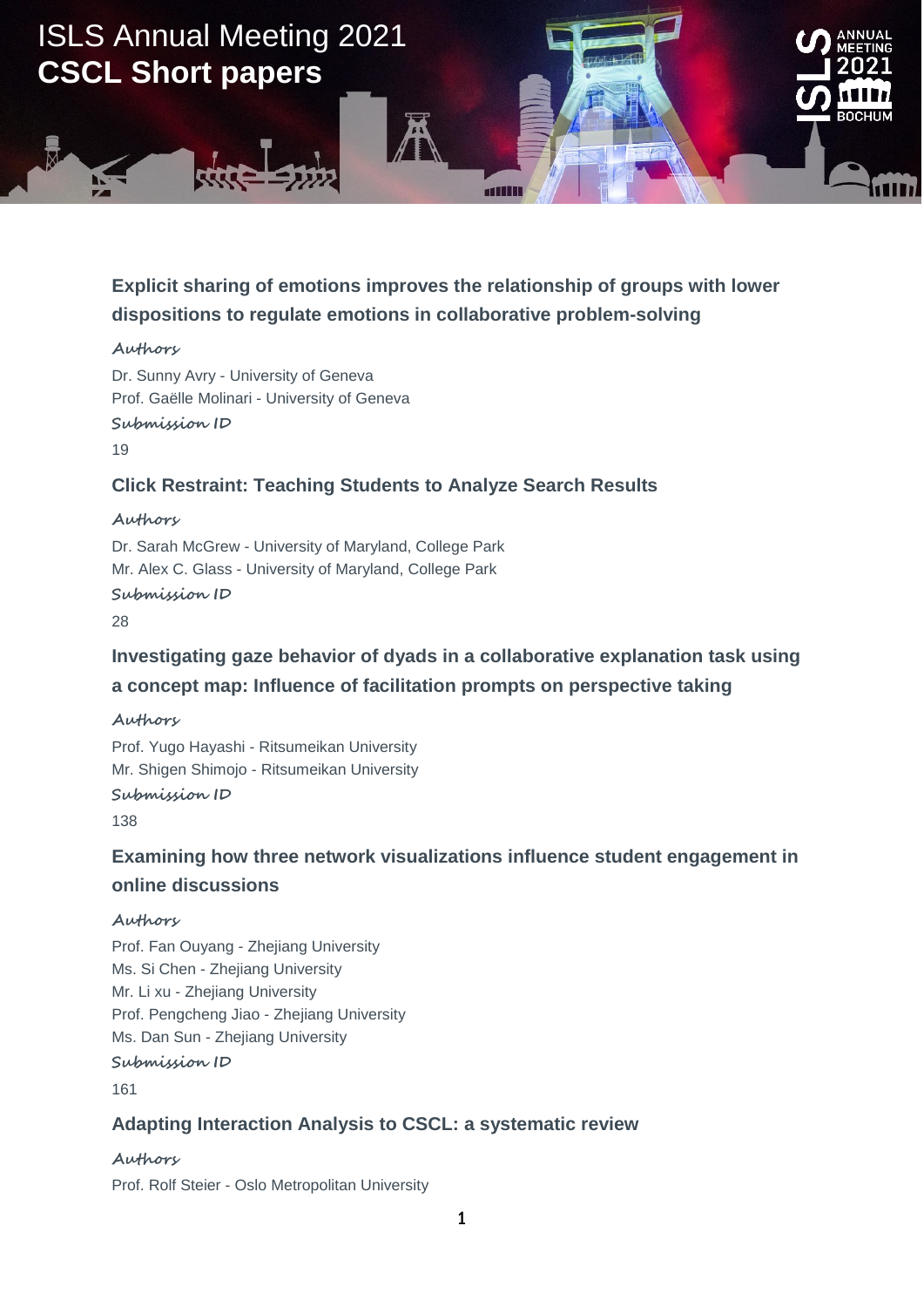Dr. Jacob Davidsen - Aalborg University **Submission ID**

### 175

### **Examining the Influence of Instructor Interventions on Group Collaboration**

#### **Authors**

Dr. Luettamae Lawrence - Carnegie Mellon University Ms. Taylor Tucker - University of Illinois, Urbana Champaign Dr. Emma Mercier - University of Illinois, Urbana Champaign

### **Submission ID**

178

## **Examining contrasting collaborative programming behaviors among three pairs**

### **Authors**

Ms. Dan Sun - Zhejiang University Prof. Fan Ouyang - Zhejiang University Prof. Yan Li - Zhejiang University **Submission ID**

237

## **Idea Improvement Processes Leading to High Learning Outcomes and the Development of Regulation in Collaboration**

### **Authors**

Mr. Anthony J Taiki Kawakubo - Shizuoka University Prof. Jun Oshima - Shizuoka University Prof. Ritsuko Oshima - Shizuoka University

### **Submission ID**

243

### **Operationally Defining Turn-taking in Collaborative Online Documents**

### **Authors**

Mr. Mik Fanguy - Korea Advanced Institute of Science and Technology Mr. Jaemyong Chang - Georgia Institute of Technology

### **Submission ID**

266

# **Embodied Transmission of Ideas: Collaborative Construction of Geometry Content and Mathematical Thinking**

### **Authors**

Ms. Veena Kirankumar - University of Wisconsin - Madison Ms. Hanall Sung - University of Wisconsin - Madison Dr. Michael Swart - University of Wisconsin - Madison Mr. DOY KIM - University of Wisconsin - Madison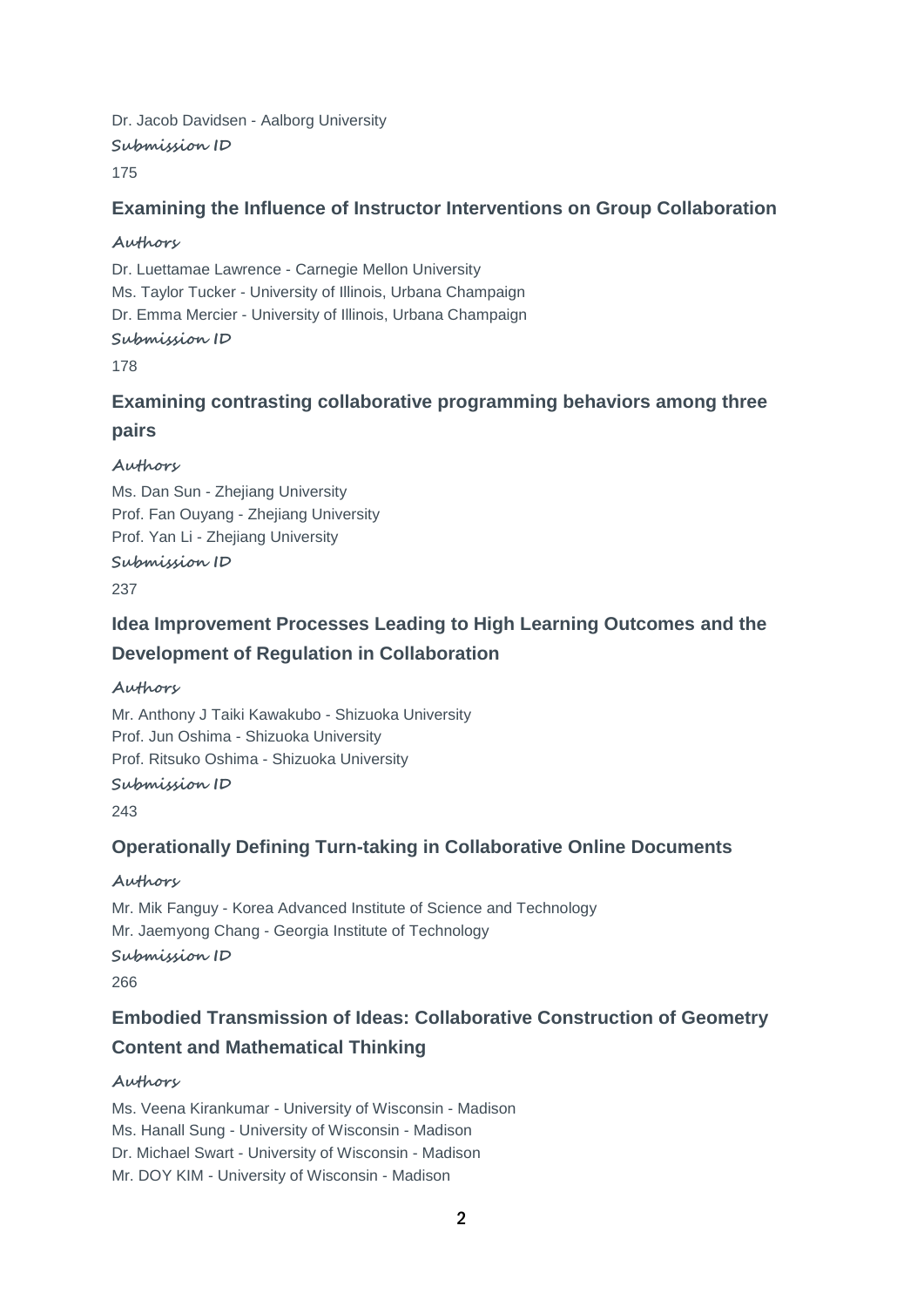Mrs. Fangli Xia - University of Wisconsin - Madison Dr. Oh Hoon Kwon - University of Wisconsin - Madison Dr. Mitchell Nathan - University of Wisconsin - Madison Dr. Candace Walkington - Southern Methodist University

### **Submission ID**

285

# **Examining Collaborative Support for Block-Based Programming with Upper Elementary Students**

#### **Authors**

Dr. Jennifer Tsan - University of Chicago Ms. Jessica Vandenberg - North Carolina State University Dr. Collin Lynch - North Carolina State University Dr. Eric Wiebe - North Carolina State University Dr. Kristy Boyer - University of Florida

**Submission ID**

307

## **Automated Tracking of Student Activities in a Makerspace Using Motion Sensor Data**

#### **Authors**

Ms. Gahyun Sung - Harvard University Mr. Tyler Yoo - Harvard University Mr. Edwin Chng - Harvard University Ms. Stephanie Yang - Harvard University Dr. Bertrand Schneider - Harvard University

**Submission ID**

320

# **Individually preparing learners to perform interactive activities in CSCL: do generative tasks work?**

### **Authors**

Mr. Stephan Mende - Technische Universität Dresden Dr. Antje Proske - Technische Universität Dresden Prof. Susanne Narciss - Technische Universität Dresden **Submission ID**

371

# **Crafting human-material collaborative learning processes and technology advances**

### **Authors**

Dr. Anna Keune - University of California, Irvine Ms. Nickolina Yankova - University of California, Irvine Dr. Kylie Peppler - University of California, Irvine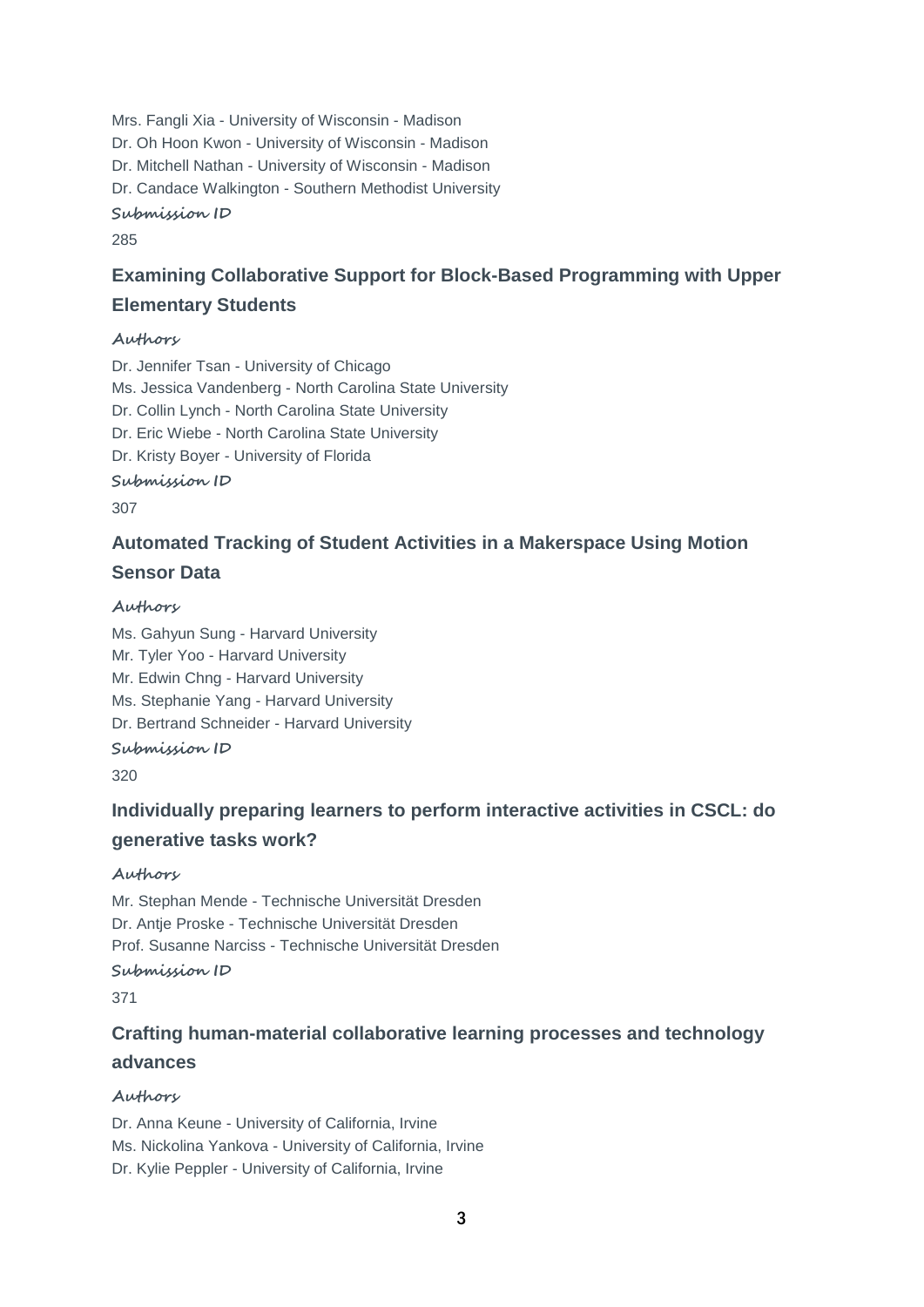#### **Submission ID**

372

## **Negotiating accountability and epistemic stances in middle-school collaborative discourse**

#### **Authors**

Dr. Asmalina Saleh - Indiana University Ms. Chen Feng - Indiana University Ms. Haesol Bae - Indiana University Dr. Cindy Hmelo-Silver - Indiana University Dr. Krista Glazewski - Indiana University Dr. Seung Lee - North Carolina State University Dr. Bradford Mott - North Carolina State University Dr. James Lester - North Carolina State University **Submission ID**

411

## **Do all roads lead to Rome? An Expert Study to Assess the Immediacy of Strategies to Regulate Collaborative Learning**

#### **Authors**

Ms. Kerstin Viktoria Fett - University of Augsburg Dr. Martin Greisel - University of Augsburg Prof. Markus Dresel - University of Augsburg Prof. Ingo Kollar - University of Augsburg **Submission ID**

443

## **PearProgram: Towards Fruitful Collaboration in Computing Education Research and the Learning Sciences**

#### **Authors**

Mr. Jorge Garcia - Stanford university Mr. Maxwell Bigman - Stanford university Mr. Ethan Roy - Stanford university Mr. Miroslav Suzara - Stanford university Dr. Roy Pea - Stanford university **Submission ID**

465

# **Online Design Thinking Faculty Development Workshops: A Design-Based Research Study**

#### **Authors**

Dr. Jonan Phillip Donaldson - Texas A and M University Mr. Daniel Choi - Texas A and M University Ms. Jean Layne - Texas A and M University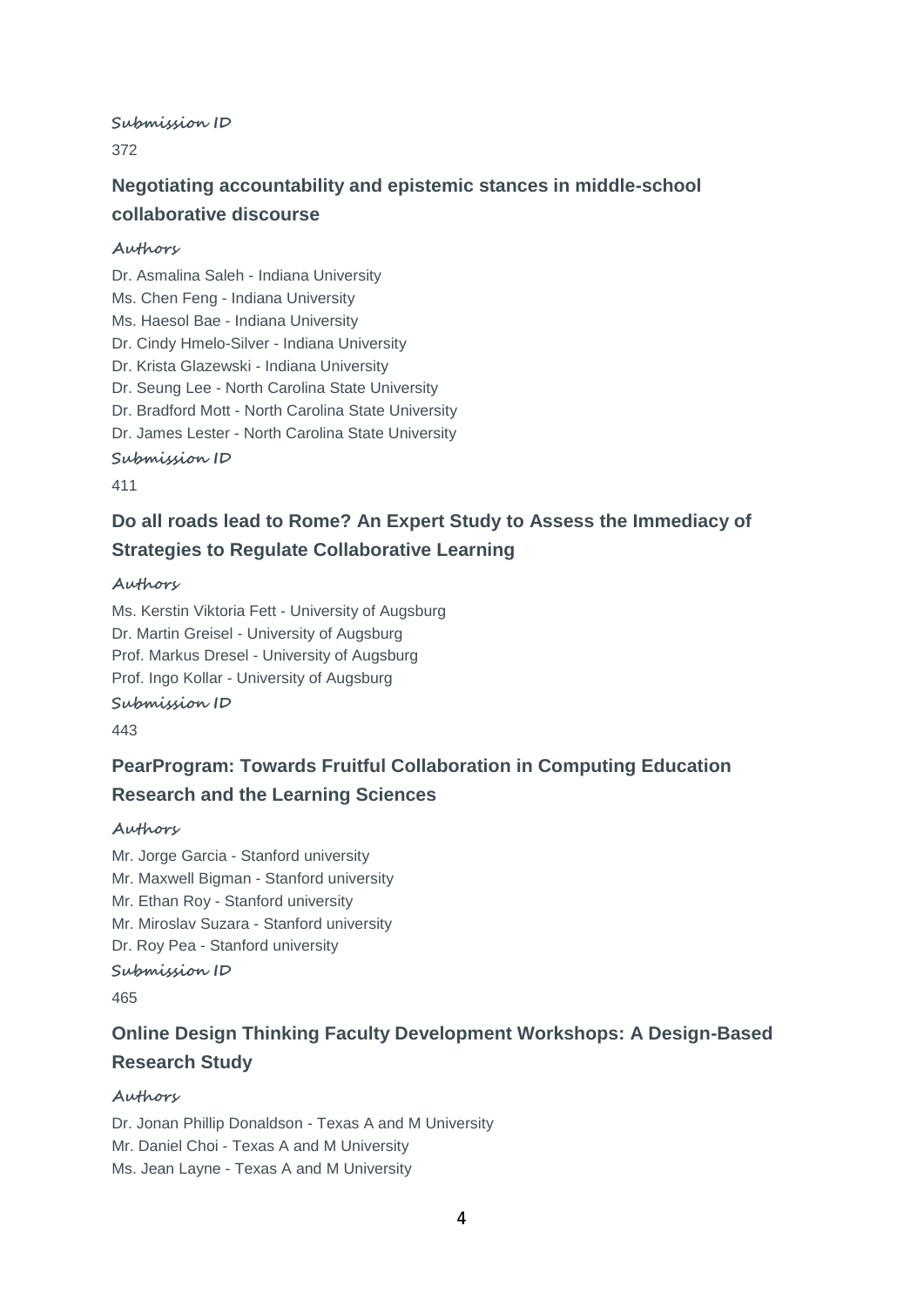**Submission ID**

493

# **Comparing Example-Based Collaborative Reflection to Problem-Solving Practice for Learning during Team-Based Software Engineering Projects**

#### **Authors**

Mr. Sreecharan Sankaranarayanan - Carnegie Mellon University Mr. Siddharth Reddy Kandimalla - Carnegie Mellon University Dr. Christopher Bogart - Carnegie Mellon University Dr. R. Charles Murray - Carnegie Mellon University Mr. Haokang An - Carnegie Mellon University Prof. Michael Hilton - Carnegie Mellon University Prof. Majd Sakr - Carnegie Mellon University Prof. Carolyn Rosé - Carnegie Mellon University **Submission ID** 542

# **Designing Online Teaching for Equitable Distribution of Student Engagement in Collaborative Small Groups: The Effects of Group Building and Reciprocal Feedback**

# **Authors**

Mr. Manfred Kaiser - LMU University of Munich Dr. Thomas Lerche - LMU Prof. Nicolae Nistor - LMU University of Munich **Submission ID**

544

# **Analyzing debugging processes during collaborative, computational modeling in science**

### **Authors**

Ms. Nicole Hutchins - Vanderbilt University Ms. Caitlin Snyder - Vanderbilt University Dr. Mona Emara - Damanhour University Dr. Shuchi Grover - Looking Glass Ventures Dr. Gautam Biswas - Vanderbilt University **Submission ID**

582

# **Young students' experience of analytics-supported CSCL and the influence of parental attitudes**

### **Authors**

Dr. Xiao Hu - The University of Hong Kong Shenzhen Institute of Research and Innovation Mr. Jeremy Ng - The University of Hong Kong Ms. Xuemei Jiang - The 5th Huaguoyuan Primary School, Nanming District, Guiyang, Guizhou, China